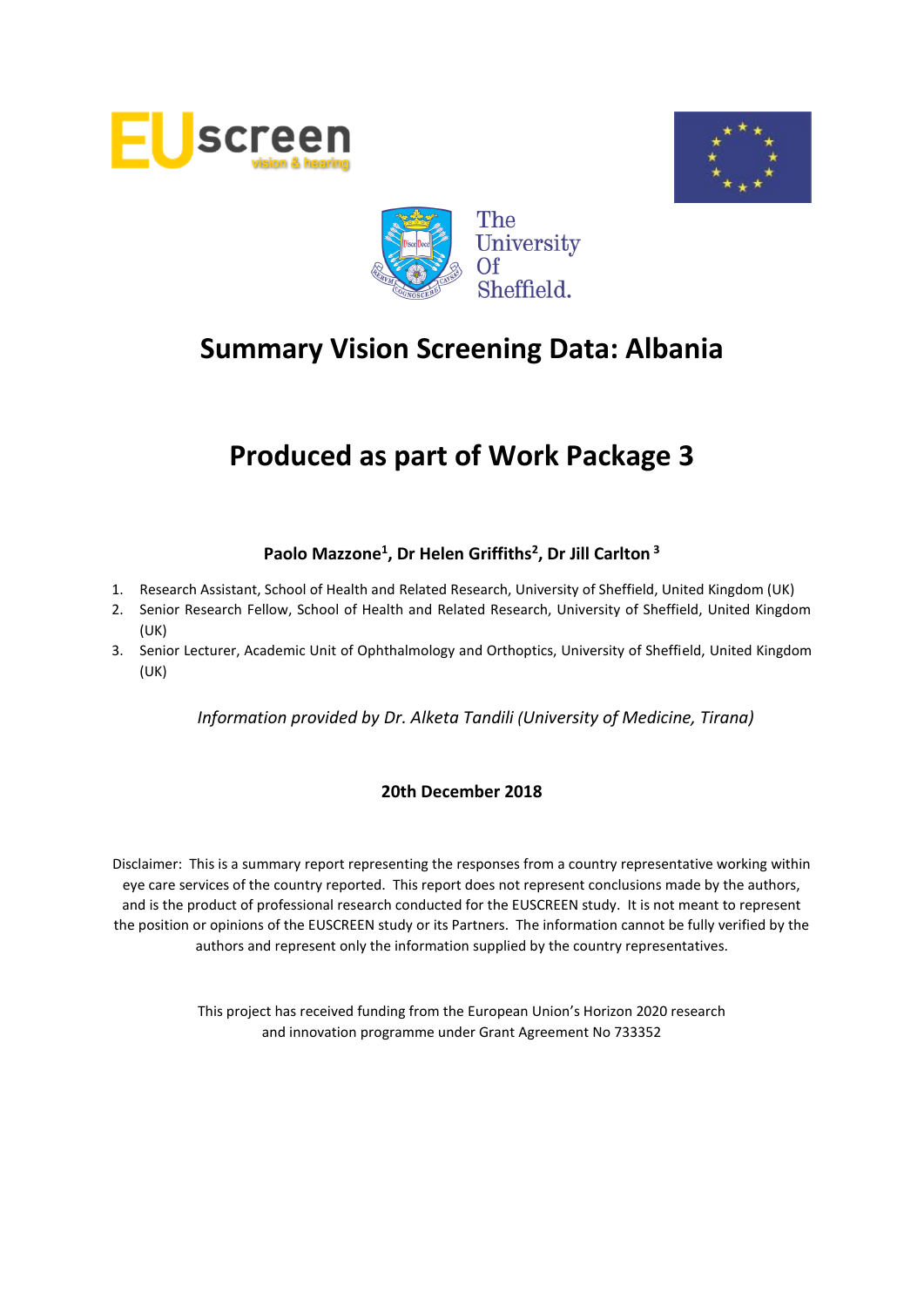





# **Contents**

| $\mathbf{1}$     |                                             | <b>Glossary of Terms: Vision Screening</b> |                |  |
|------------------|---------------------------------------------|--------------------------------------------|----------------|--|
| $\overline{2}$   | Abbreviations                               |                                            |                |  |
| 3                | Population and Healthcare Overview          | 1                                          |                |  |
| 4                | Vision Screening Commissioning and Guidance |                                            |                |  |
| 5                |                                             | Screening programme                        | 4              |  |
|                  | 5.1                                         | Vision screening - Preterm babies          |                |  |
|                  | 5.2                                         | Vision screening - Birth to 3 months       | $\overline{4}$ |  |
|                  | 5.3                                         | Vision screening - 3 months to 36 months   | 4              |  |
|                  | 5.4                                         | Vision screening - 36 months to 7 years    | 4              |  |
| 6                |                                             | <b>Automated Screening</b>                 | 8              |  |
| 7                |                                             | Provision for Visually Impaired            |                |  |
| 8                |                                             | Knowledge of existing screening programme  | 10             |  |
|                  | 8.1                                         | Prevalence/Diagnosis                       | 10             |  |
|                  | 8.2                                         | Coverage                                   | 10             |  |
|                  | 8.3                                         | <b>Screening Evaluation</b>                | 10             |  |
|                  | 8.3                                         | <b>Treatment success</b>                   | 10             |  |
| 9                |                                             | Costs of vision screening in children      | 11             |  |
|                  | 9.1                                         | Cost of vision screening                   | 11             |  |
|                  | 9.2                                         | Cost of treatment for amblyopia            | 11             |  |
|                  | 9.3                                         | Cost of Treatment for strabismus           | 11             |  |
|                  | 9.4                                         | Cost of treatment for cataract             | 11             |  |
| References<br>10 |                                             |                                            | 12             |  |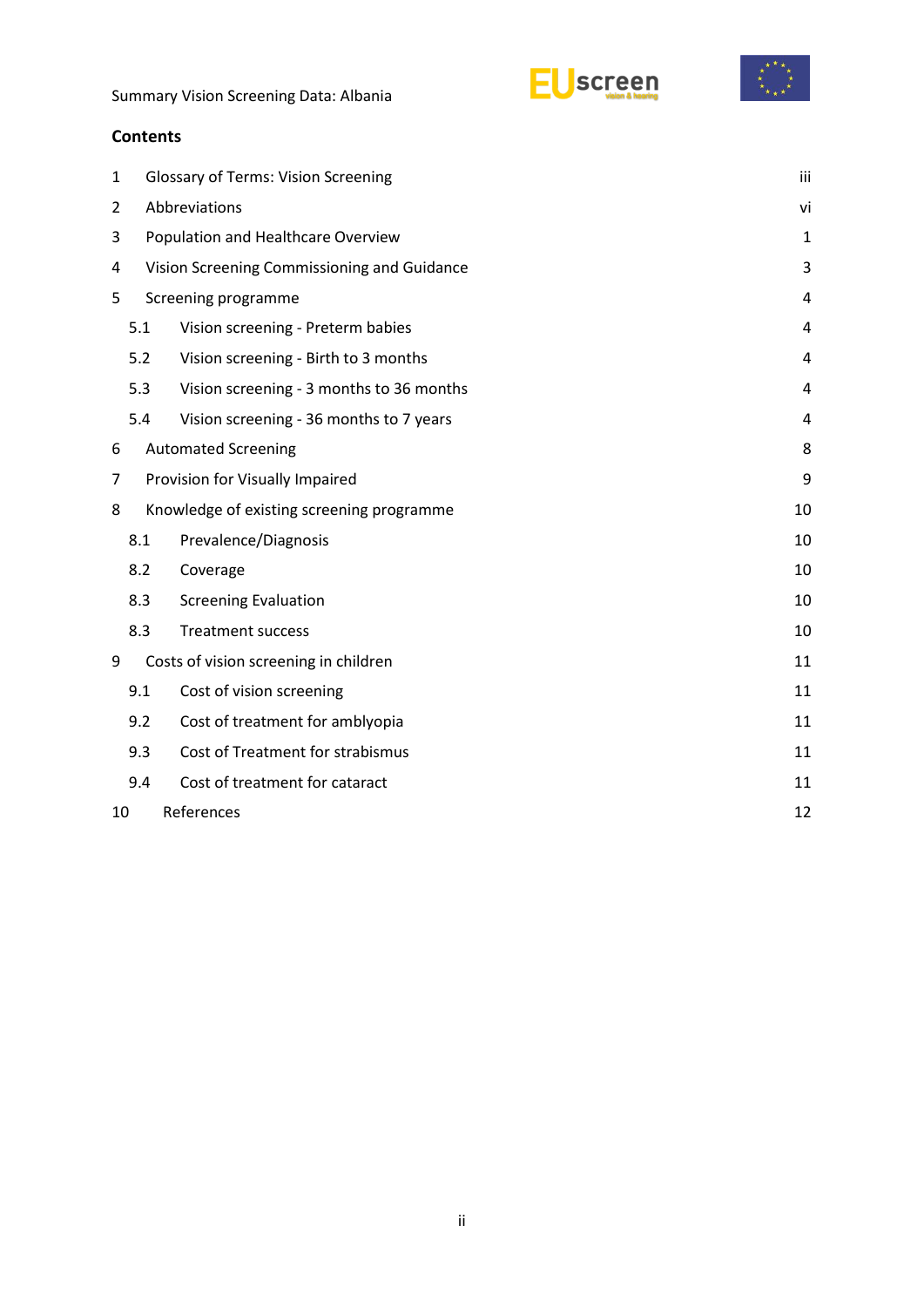



| <b>Abnormal test</b>                               | A test result where a normal "pass" response could not be                                                                                                                                                                                                                  |  |  |  |
|----------------------------------------------------|----------------------------------------------------------------------------------------------------------------------------------------------------------------------------------------------------------------------------------------------------------------------------|--|--|--|
| result                                             | detected under good conditions. The result on screening                                                                                                                                                                                                                    |  |  |  |
|                                                    | equipment may indicate "no response," "fail," or "refer."                                                                                                                                                                                                                  |  |  |  |
| <b>Attendance rate</b>                             | The proportion of all those invited for screening that are tested<br>and receive a result:<br>Invited for screening includes all those that are offered the<br>screening test.<br>Tested and receive a result could be a "pass" or "referral to<br>diagnostic assessment". |  |  |  |
|                                                    | Attendance rate provides information on the willingness of families<br>to participate in screening.                                                                                                                                                                        |  |  |  |
| <b>Compliance with</b><br>referral<br>(percentage) | The percentage of those who are referred from screening to a<br>diagnostic assessment that actually attend the diagnostic<br>assessment.<br>Percentage of compliance provides information on the willingness                                                               |  |  |  |
|                                                    | of families to attend the diagnostic assessment after referral from<br>screening.                                                                                                                                                                                          |  |  |  |
| Coverage                                           | The proportion of those eligible for screening that are tested and                                                                                                                                                                                                         |  |  |  |
|                                                    | receive a result:                                                                                                                                                                                                                                                          |  |  |  |
|                                                    | Eligible for screening includes those within the population<br>that are covered under the screening or health care<br>programme.<br>Tested and receive a result could be a "pass" or "refer to<br>diagnostic assessment".                                                  |  |  |  |
|                                                    | Factors such as being offered screening, willingness to participate,<br>missed screening, ability to complete the screen, and ability to<br>document the screening results will influence the coverage.                                                                    |  |  |  |
| <b>False negatives</b>                             | The percentage of children with a visual deficit (defined by the<br>target condition) that receive a result of "pass" during screening.<br>Example: If 100 children with visual deficit are screened, and 1                                                                |  |  |  |
| <b>False positives</b>                             | child passes the screening, the percentage of false negatives is 1%.<br>The percentage of children with normal vision that are referred<br>from screening to a diagnostic assessment.                                                                                      |  |  |  |

# <span id="page-2-0"></span>**1 Glossary of Terms: Vision Screening**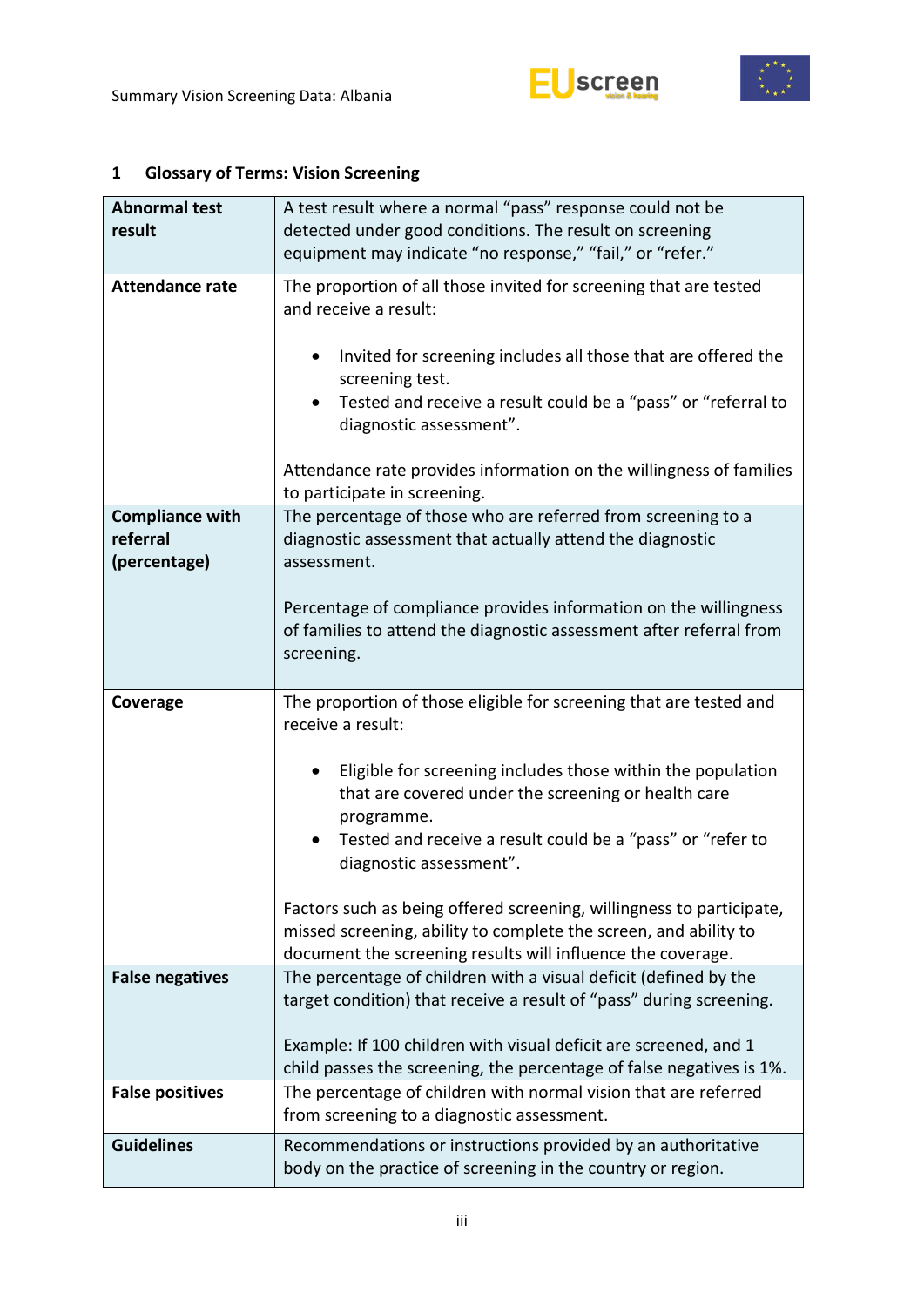



| <b>Vision screening</b><br>professional | A person qualified to perform vision screening, according to the<br>practice in the country or region.                                                                                                          |  |  |  |
|-----------------------------------------|-----------------------------------------------------------------------------------------------------------------------------------------------------------------------------------------------------------------|--|--|--|
| <b>Inconclusive test</b><br>result      | A test result where a normal "pass" response could not be<br>detected due to poor test conditions or poor cooperation of the<br>child.                                                                          |  |  |  |
| <b>Invited for</b><br>screening         | Infants/children and their families who are offered screening.                                                                                                                                                  |  |  |  |
| <b>Outcome of vision</b><br>screening   | An indication of the effectiveness or performance of screening,<br>such as a measurement of coverage rate, referral rate, number of<br>children detected, etc.                                                  |  |  |  |
| <b>Untreated</b><br>amblyopia           | Those children who have not received treatment for amblyopia<br>due to missed screening or missed follow-up appointment.                                                                                        |  |  |  |
| <b>Persistent</b><br>amblyopia          | Amblyopia that is missed by screening, or present after the child<br>has received treatment.                                                                                                                    |  |  |  |
| <b>Positive predictive</b><br>value     | The percentage of children referred from screening who have a<br>confirmed vision loss.                                                                                                                         |  |  |  |
|                                         | For example, if 100 babies are referred from screening for<br>diagnostic assessment and 10 have normal vision and 90 have a<br>confirmed visual defect, the positive predictive value would be<br>90%.          |  |  |  |
| <b>Prevalence</b>                       | The percentage or number of individuals with a specific disease or<br>condition. Prevalence can either be expressed as a percentage or<br>as a number out of 1000 individuals within the same demographic.      |  |  |  |
| Programme                               | An organised system for screening, which could be based<br>nationally, regionally or locally.                                                                                                                   |  |  |  |
| Protocol                                | Documented procedure or sequence for screening, which could<br>include which tests are performed, when tests are performed,<br>procedures for passing and referring, and so forth.                              |  |  |  |
| <b>Quality assurance</b>                | A method for checking and ensuring that screening is functioning<br>adequately and meeting set goals and benchmarks.                                                                                            |  |  |  |
| Referral criteria                       | A pre-determined cut-off boundary for when a child should be re-<br>tested or seen for a diagnostic assessment.                                                                                                 |  |  |  |
| <b>Risk babies / Babies</b><br>at-risk  | All infants that are considered to be at-risk or have risk-factors for<br>vision defects/ophthalmic pathology according to the screening<br>programme.                                                          |  |  |  |
|                                         | Two common risk factors are admission to the neonatal-intensive<br>care unit (NICU) or born prematurely. However, other risk factors<br>for visual defects may also be indicated in the screening<br>programme. |  |  |  |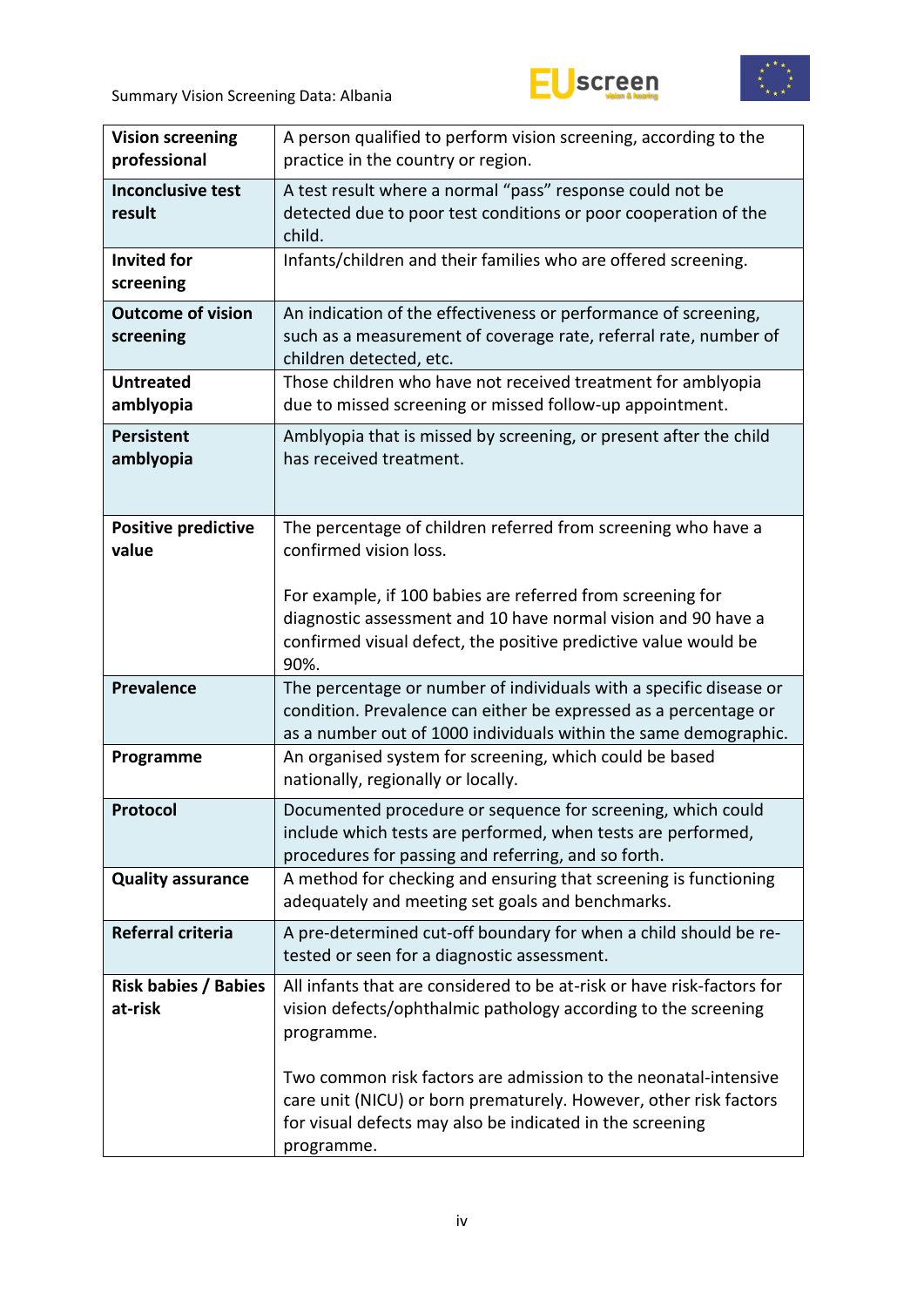



| <b>Sensitivity</b>             | The percentage of children with visual defects that are identified<br>via the screening program.<br>For example, if 100 babies with visual defects are tested, and 98 of<br>these babies are referred for diagnostic assessment and 2 pass the<br>screening, the sensitivity is 98%. |
|--------------------------------|--------------------------------------------------------------------------------------------------------------------------------------------------------------------------------------------------------------------------------------------------------------------------------------|
| <b>Specificity</b>             | The percentage of children with normal vision that pass the<br>screening.<br>For example, if 100 babies with normal vision are tested, and 10 of<br>these babies are referred for diagnostic assessment and 90 pass the<br>screening, the specificity is 90%.                        |
| <b>Target condition</b>        | The visual defect you are aiming to detect via the screening<br>programme.                                                                                                                                                                                                           |
| Well, healthy<br><b>babies</b> | Infants who are not admitted into the NICU or born prematurely<br>(born after a gestation period of less than 37 weeks).                                                                                                                                                             |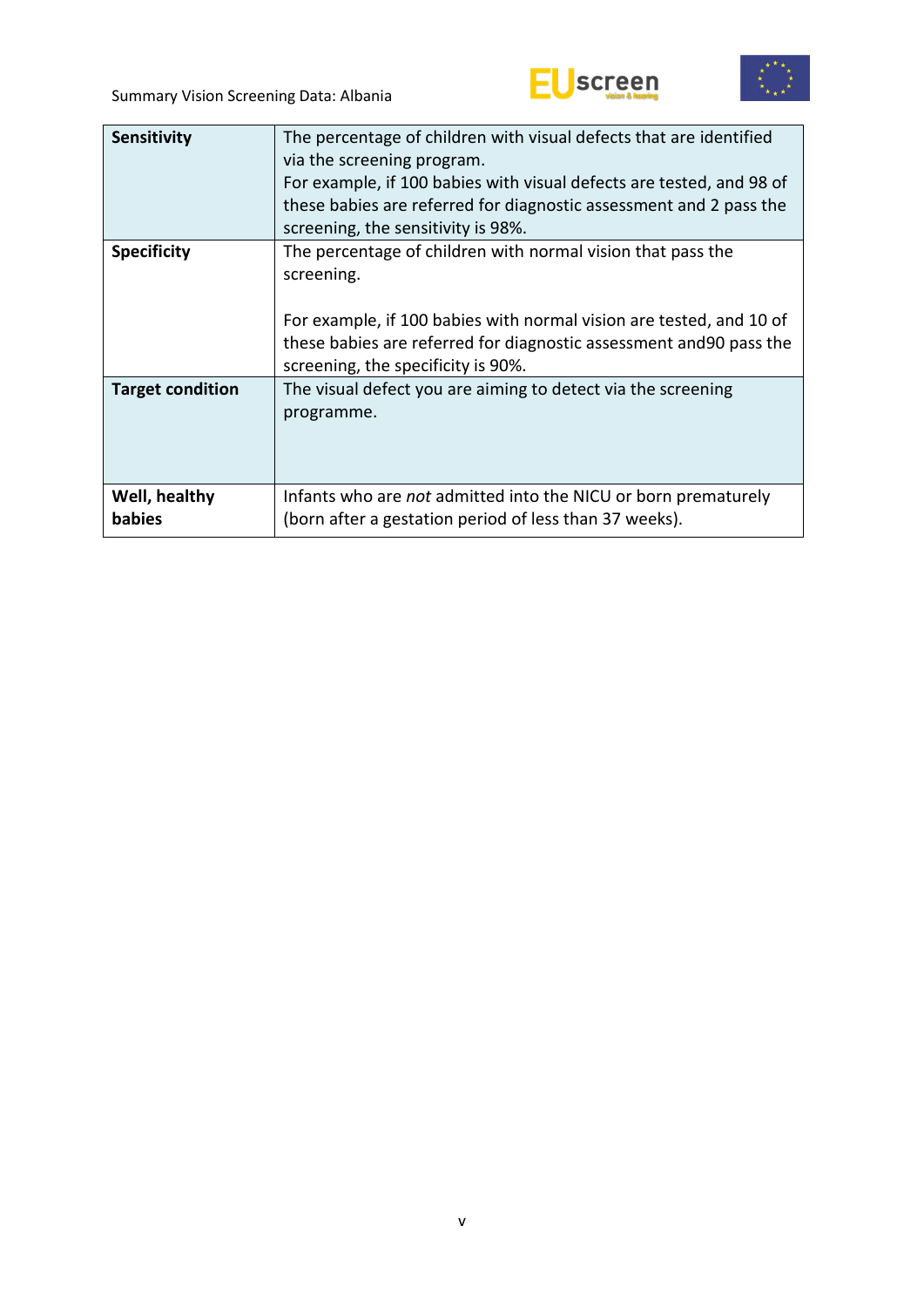



#### <span id="page-5-0"></span>**2 Abbreviations**

- **AAO** American Academy of Ophthalmology
- **GDP** Gross Domestic Product
- **ICO** International Council of Ophthalmology
- **NICU** Neonatal-intensive care unit
- **PPP** Purchasing Power Parity
- **WHO** Word Health Organisation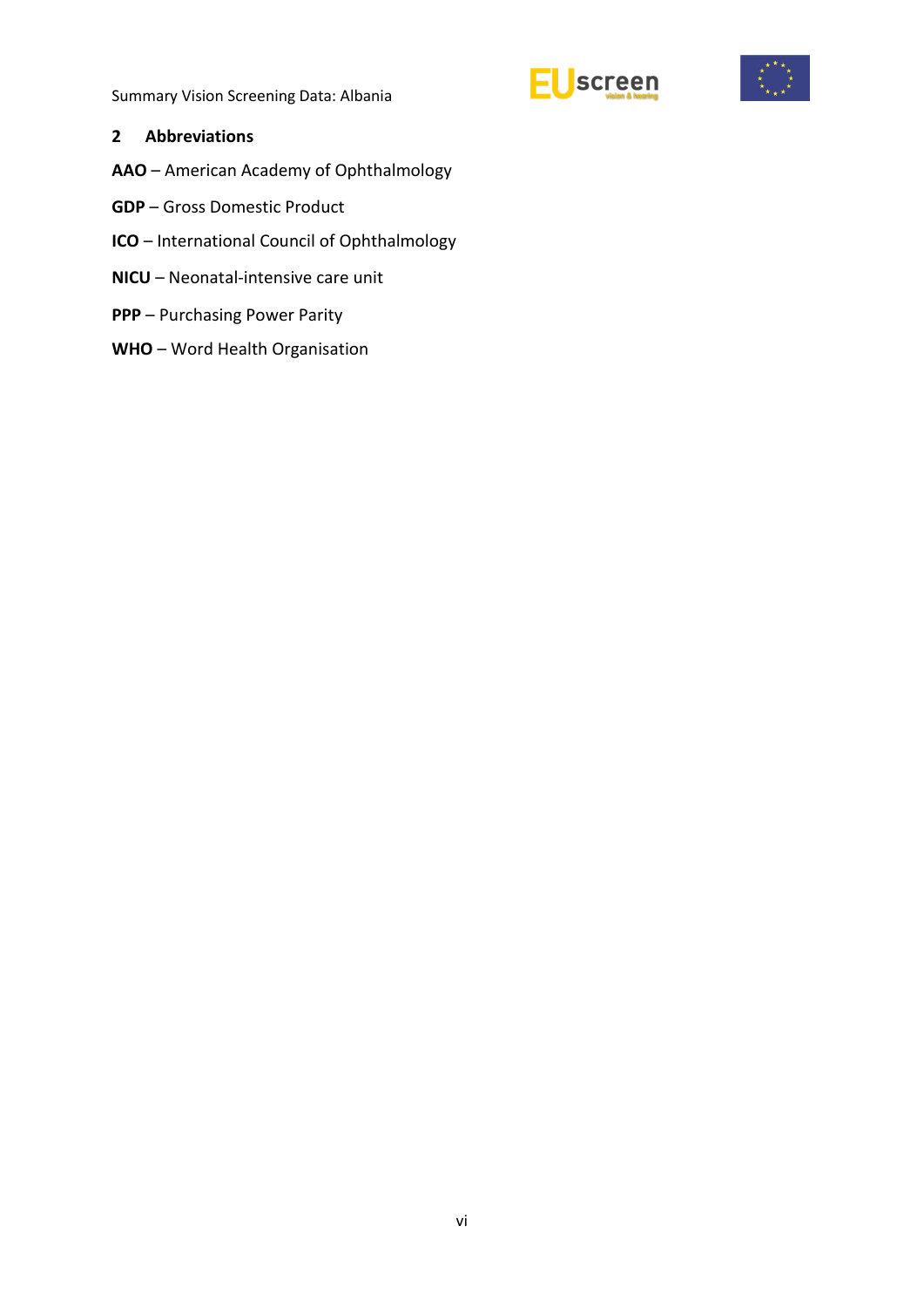



#### <span id="page-6-0"></span>**3 Population and Healthcare Overview**

The population of Albania is estimated at 2,800,000 (World Bank, 2018a) and a birth rate estimated at 12 births/1,000 population (World Bank, 2018b). The change in population and birth rate from 1960 to 2017 is shown in Figure 1, graphs A and B respectively.

Albania had a reported population density of 105 people per square kilometre in 2017 and this has risen from 61 people per square kilometre in 1961 (World Bank, 2018c). In terms of healthcare facilities, the total density of hospitals in 2013 was 0.72 per 100,000 population (WHO, 2016a). Infant mortality in 2017 is estimated at 8 deaths/1,000 live births (World Bank 2018d).

The average life expectancy in Albania is estimated at 78 years (World Bank, 2018e), with a death rate of 7 deaths/1,000 population in 2016 (World Bank, 2018f). Albania has a gross national income per capita (PPP int. \$, 2013) of \$10,000 (WHO, 2016b). The estimated total expenditure on health per capita in 2014 was \$615 (Intl \$) and the total expenditure on health in 2014 as percentage of GDP was 5.9% (WHO, 2016b).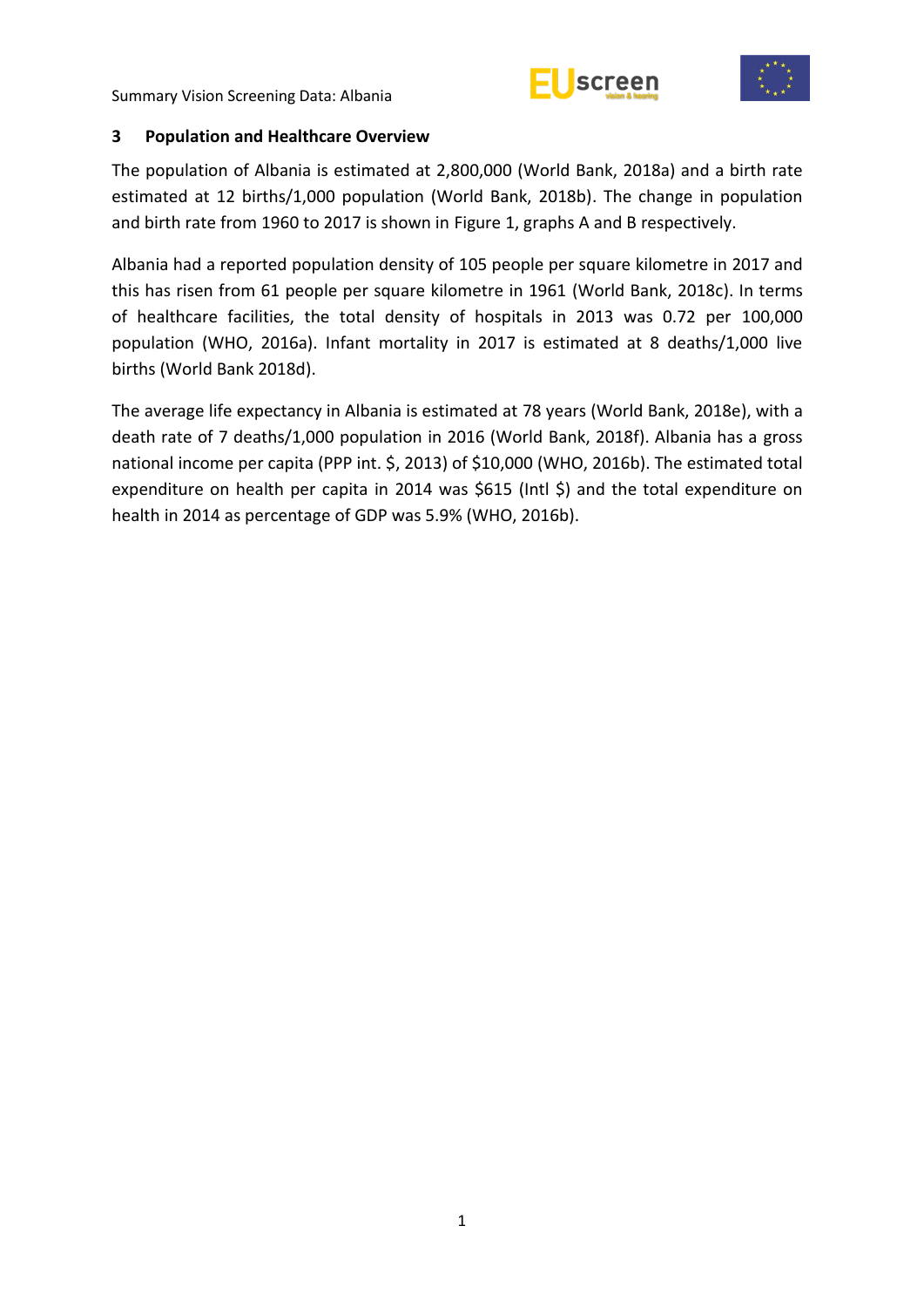





*Source: Information sourced from World Bank (2018)*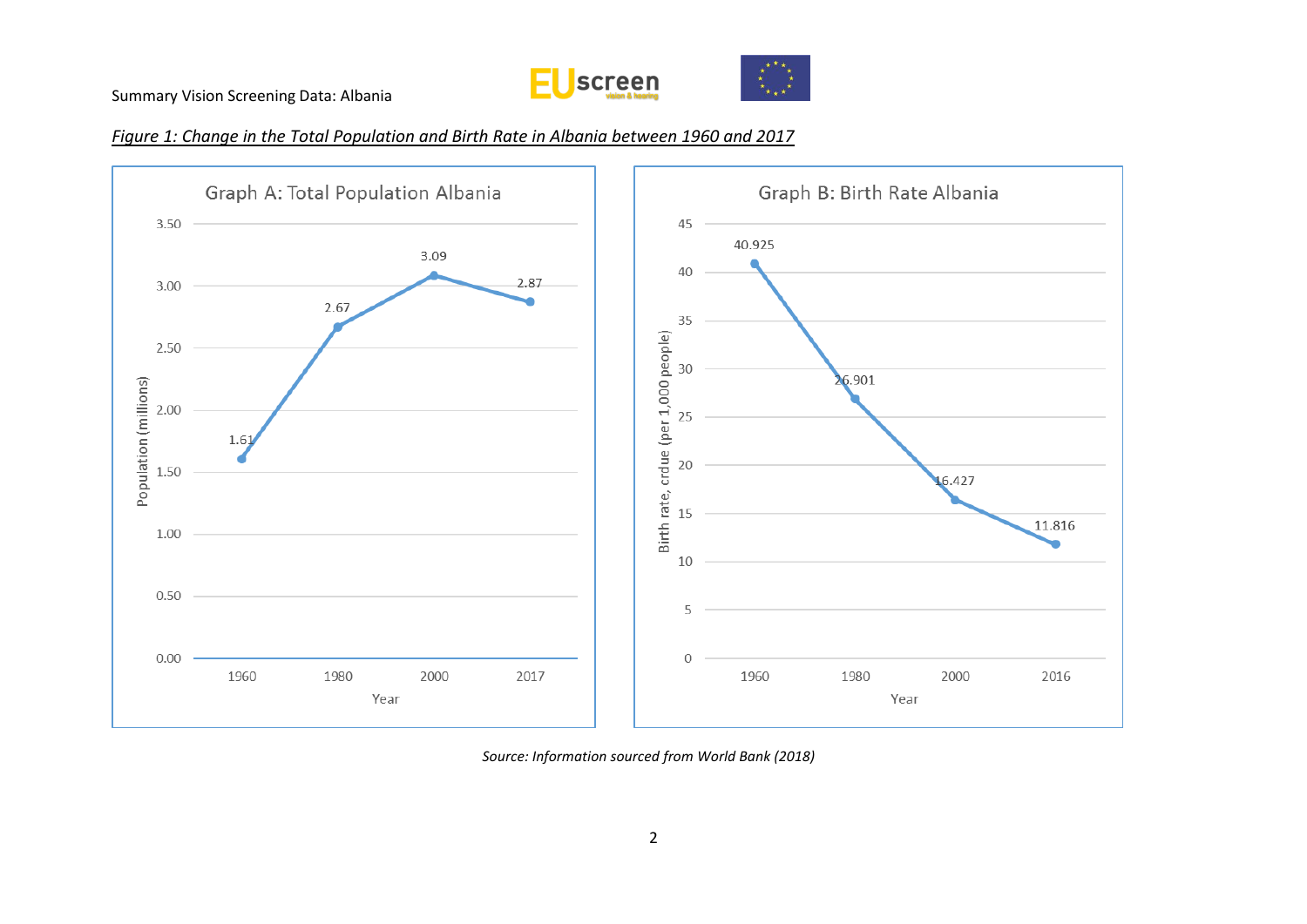



#### <span id="page-8-0"></span>**4 Vision Screening Commissioning and Guidance**

Vision screening in Albania is funded through national health insurance and is not embedded into general preventative child healthcare screening. There are no guidelines for ophthalmologists to follow however, they are guided by the American Academy of Ophthalmology (AAO) and International Council of Ophthalmology (ICO) guidelines. The content of the Albanian vision screening programme is decided upon by the Ministry of Health and was implemented nationally in 2013, with no changes since its commencement.

Vision screening is conducted by ophthalmologists, nurses, or paediatricians. No other general health care professionals have been identified that do not currently screen, but could do so with additional training. There is no specific training provided for vision screening; ophthalmologists undertake a 4-year residency where they acquire the skills and knowledge to perform such tasks.

Vision screening is conducted in hospitals or primary service. It is not known how often the vision screening programme is reviewed, who decides upon revisions, how revisions are funded, or how the revisions take place.

There are no methods imposed by the government regarding quality monitoring of the vision screening programme, but there has been some PhD research concerning the programme, the details of this research have not been shared and therefore the content is not known. There has been no cost-effectiveness analysis conducted pertaining to the vision screening programme, nor studies on the effectiveness of vision screening in Albania.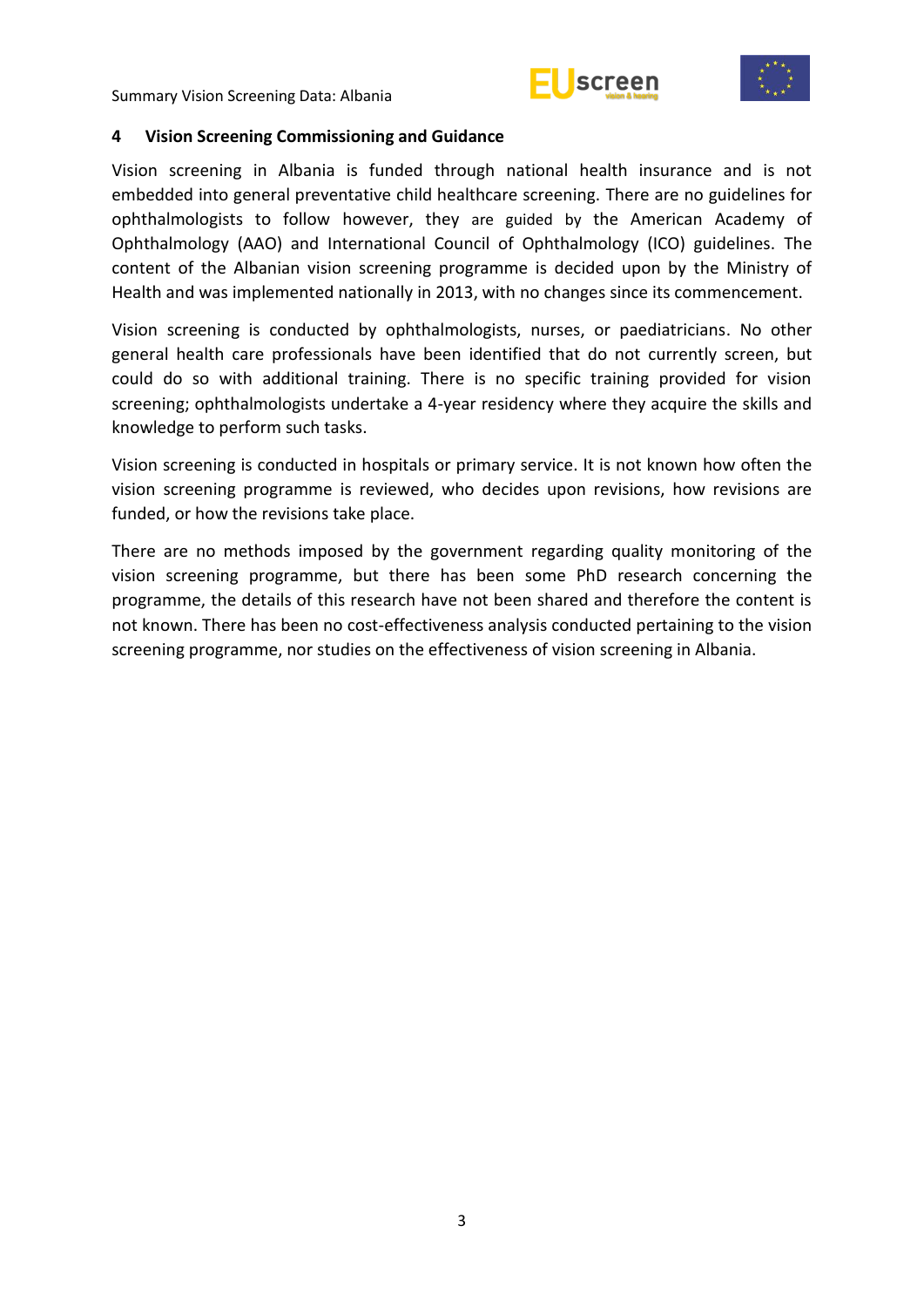



#### <span id="page-9-0"></span>**5 Screening programme**

In Albania, retinopathy of prematurity, congenital eye defects and amblyopia are the target conditions screened for by vision screening. The health care professionals delivering vision screening, venue for screening and tests used vary depending on the age of the child as shown in Tables 1, 2 and 3 respectively. Specific details of the screening offered within each age group are described more fully in sections 5.1 to 5.4 below.

# <span id="page-9-1"></span>*5.1 Vision screening - Preterm babies*

Preterm babies up to the age of 3 months are screened using an eye inspection. This vision screening is conducted by an ophthalmologist in either a maternity clinic or an eye clinic.

### <span id="page-9-2"></span>*5.2 Vision screening - Birth to 3 months*

Well, healthy babies up to the age of 3 months are screened using an eye inspection and red reflex examination. These tests are conducted by an ophthalmologist or a nurse in either a hospital or primary service. Paediatricians or ophthalmologists perform the fundus red reflex examination to diagnose white pupil. The timing and number of eye screenings offered during this 3 month period is not clearly defined and it is not known after how many abnormal or inconclusive tests a baby is referred for further diagnostic examination.

# <span id="page-9-3"></span>*5.3 Vision screening - 3 months to 36 months*

Vision screening is conducted on children aged 3 months to 36 months by an ophthalmologist at an eye clinic. It is not clear what vision screening tests are performed in children aged 3 months to 36 months. It is known that a visual acuity measurement is conducted at the age of 2 years, although the method of measurement is not clear and the sequence of testing during this period or the referral criteria are not known.

# <span id="page-9-4"></span>*5.4 Vision screening - 36 months to 7 years*

Children aged 36 months to 7 years are screened by either an ophthalmologist or a paediatrician in a primary care clinic, using an eye inspection and an unspecified 'other' test. The timing and frequency of vision screening at any other age between 36 months and 7 years is not known and it is not known after how many abnormal or inconclusive tests a child is referred for further diagnostic examination. Visual acuity is measured at age 3 to 4 years by an ophthalmologist, using Lea Symbols, HOTV, Keeler, Snellen, Allen Cards or Numbers. Visual acuity is repeated at ages 6 to 7 years. It is not known how many abnormal or inconclusive tests necessitate a child to be referred for further diagnostic examination.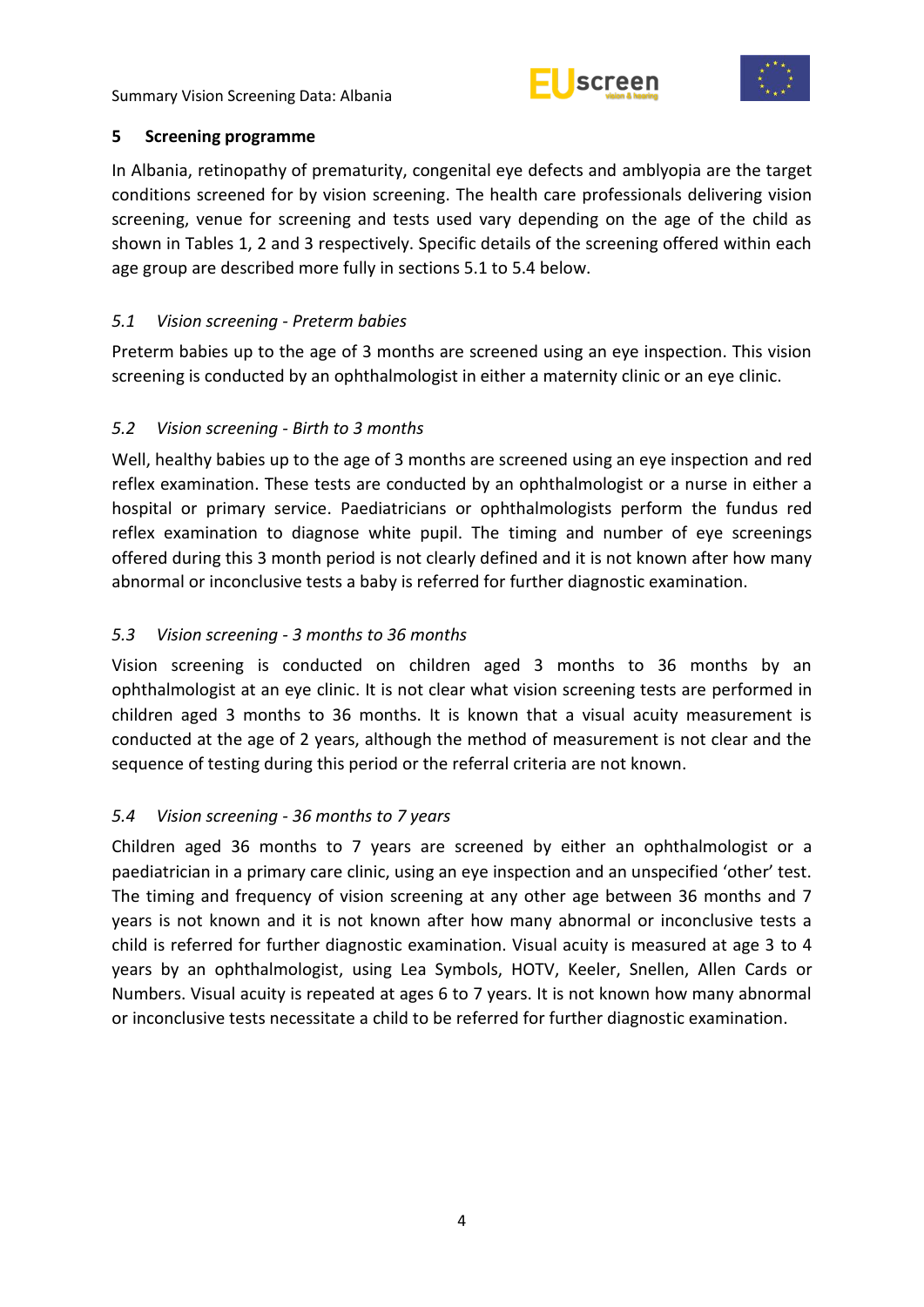

**Table 1:** Healthcare professionals who conduct vision screening in each age group

| Table 1        | Paediatrician<br>Ophthalmologist |              | <b>Nurse</b>   |  |
|----------------|----------------------------------|--------------|----------------|--|
| Preterm babies | $\pmb{\times}$                   | $\checkmark$ | $\pmb{\times}$ |  |
| 0 to 3 months  | $\checkmark$                     | $\checkmark$ | $\checkmark$   |  |
| 3 to 36 months | $\pmb{\times}$                   | $\checkmark$ | $\pmb{\times}$ |  |
| 3 to 7 years   | $\checkmark$                     | $\checkmark$ | $\pmb{\times}$ |  |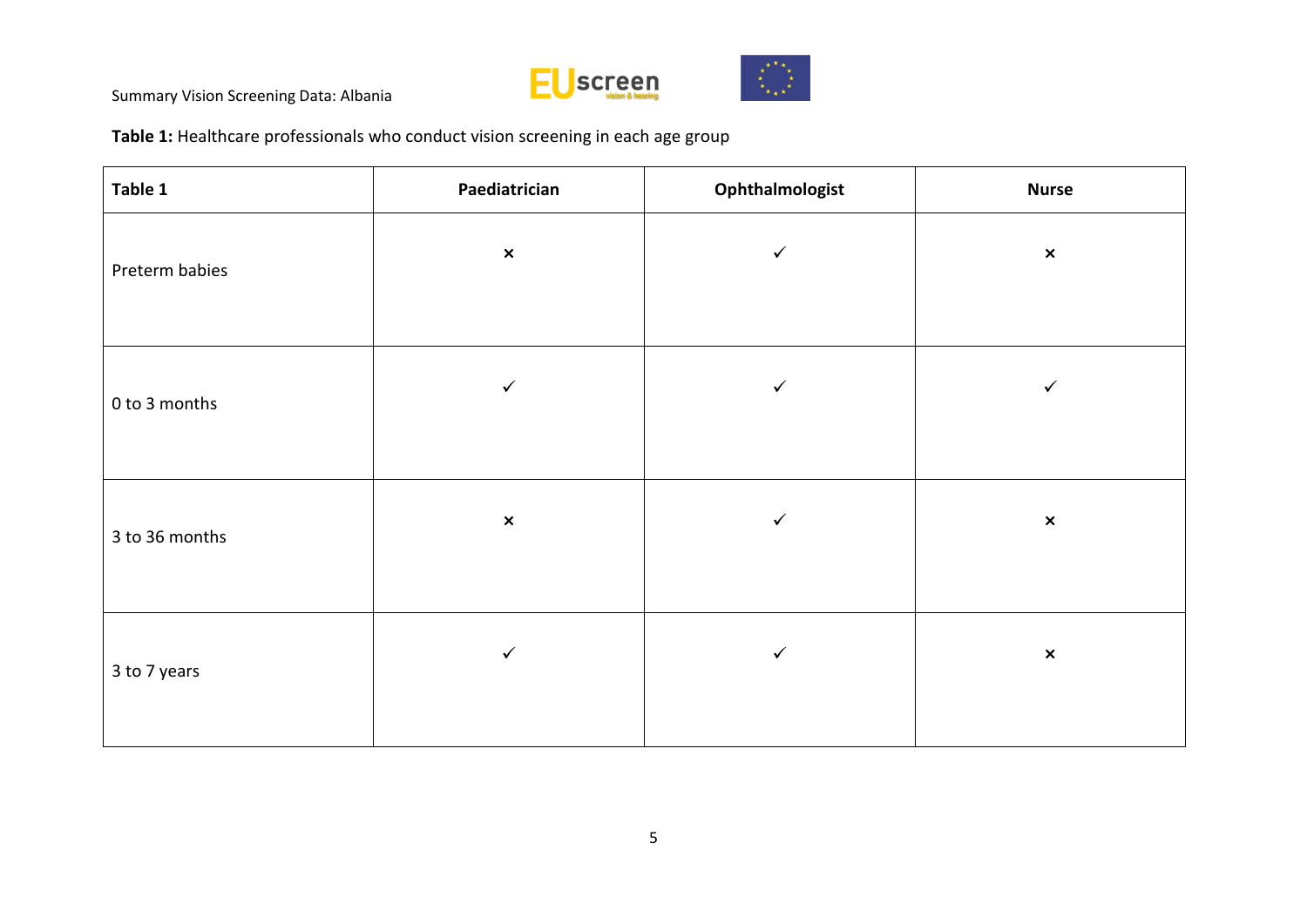

**Table 2:** Vision screening tests used in vision screening for each age group

| Table 2        | <b>Eye inspection</b> | <b>Red Reflex</b> | <b>Visual Acuity</b><br><b>Measurement</b> | Other          |
|----------------|-----------------------|-------------------|--------------------------------------------|----------------|
| Preterm babies | ✓                     | $\pmb{\times}$    | $\pmb{\times}$                             | $\pmb{\times}$ |
| 0 to 3 months  | $\checkmark$          | $\checkmark$      | $\pmb{\times}$                             | $\pmb{\times}$ |
| 3 to 36 months | $\pmb{\times}$        | $\pmb{\times}$    | $\checkmark$                               | $\pmb{\times}$ |
| 3 to 7 years   | $\pmb{\times}$        | $\pmb{\times}$    | $\checkmark$                               | ✓              |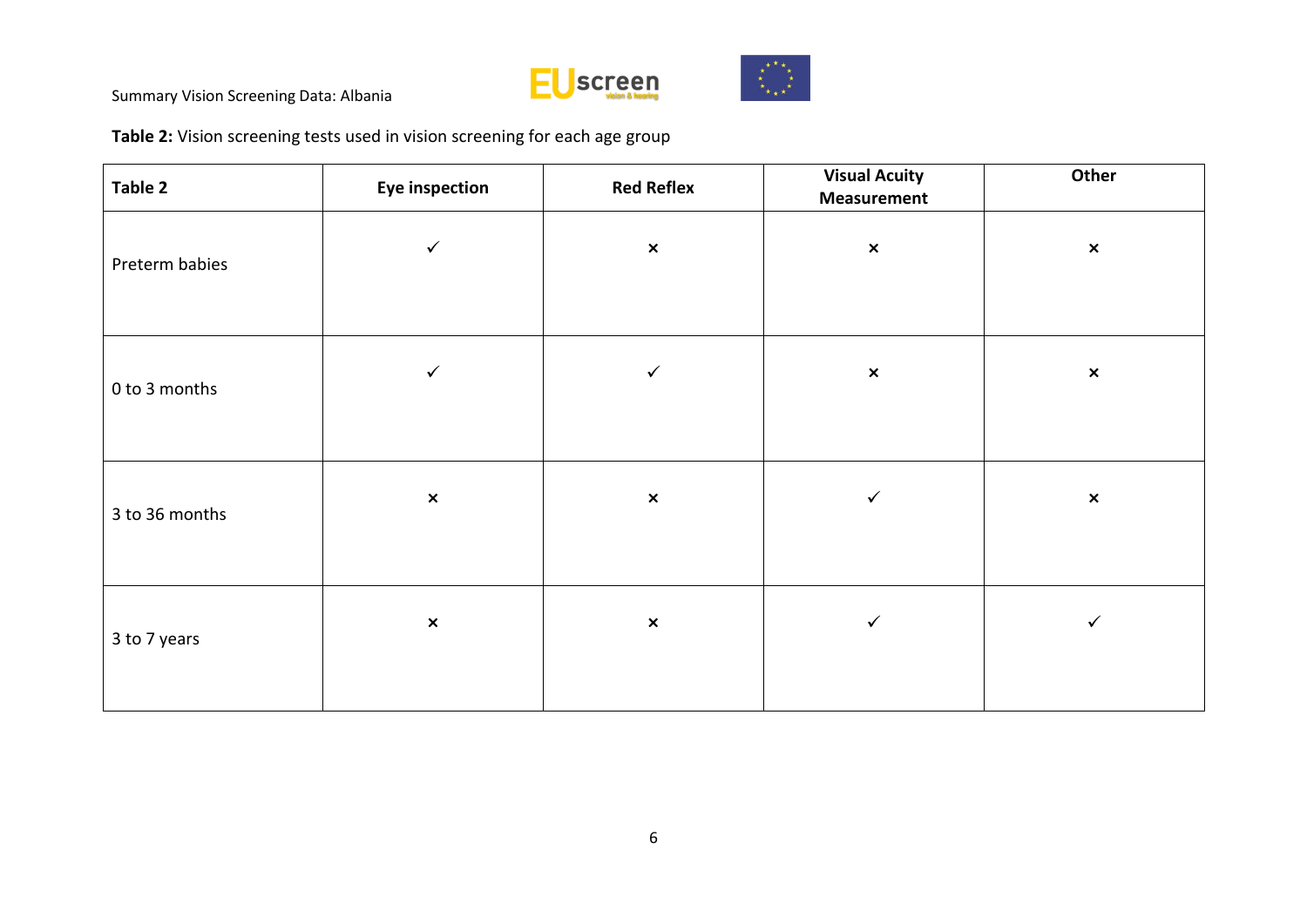

# **Table 3:** Location of vision screening for each age group

| Table 3        | <b>Maternity</b> | <b>Eye Clinic</b> | Hospital       | <b>Primary Care Clinic</b> |
|----------------|------------------|-------------------|----------------|----------------------------|
| Preterm babies | $\checkmark$     | $\checkmark$      | $\pmb{\times}$ | $\pmb{\times}$             |
| 0 to 3 months  | $\pmb{\times}$   | $\pmb{\times}$    | $\checkmark$   | ✓                          |
| 3 to 36 months | $\pmb{\times}$   | ✓                 | $\pmb{\times}$ | $\pmb{\times}$             |
| 3 to 7 years   | $\pmb{\times}$   | $\pmb{\times}$    | $\pmb{\times}$ | $\checkmark$               |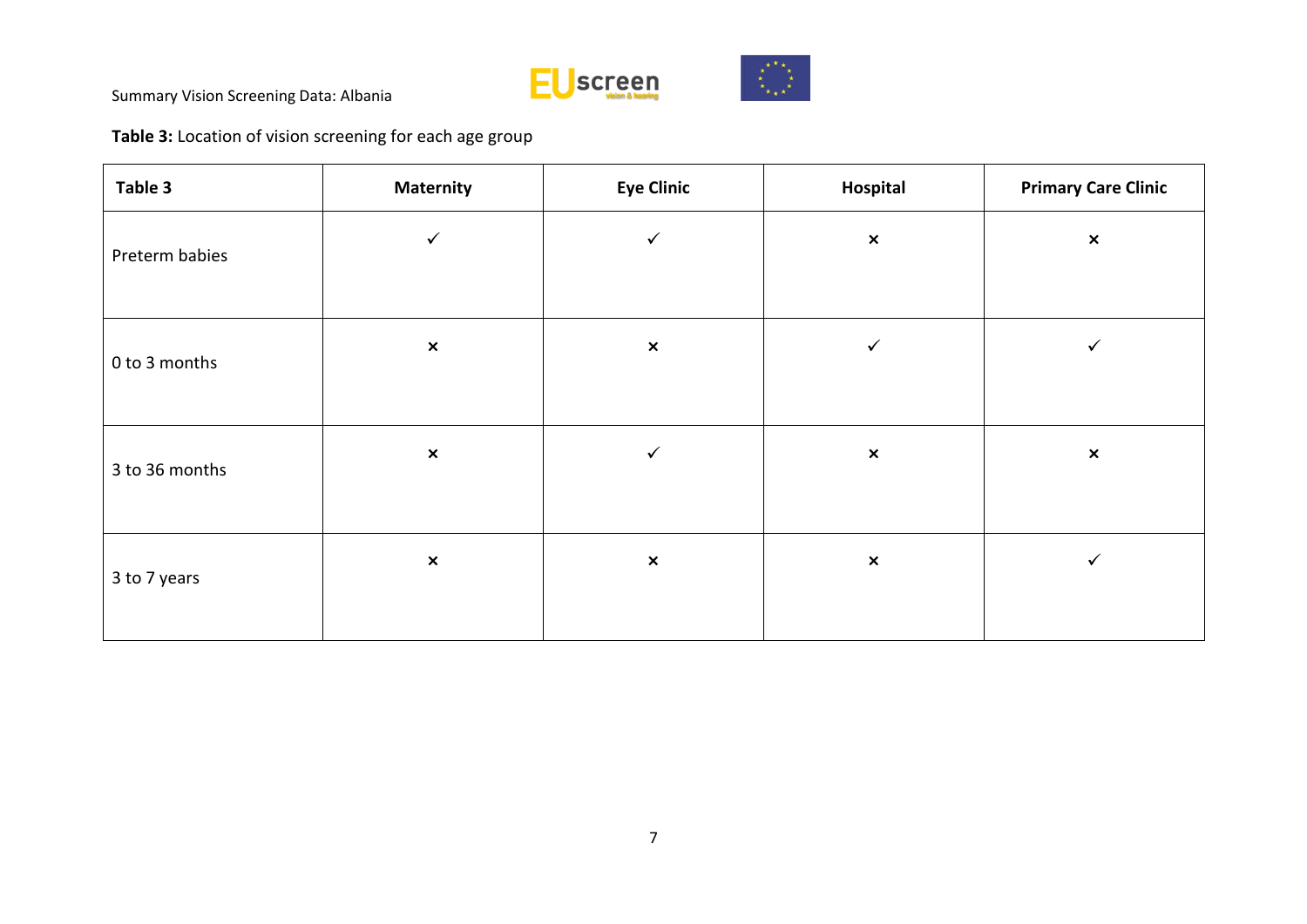



#### <span id="page-13-0"></span>**6 Automated Screening**

Automated vision screening is achieved using handheld, portable devices designed to detect presence of refractive error in infants from 6 months of age. It provides objective results and is used to detect amblyopic risk factors. This differs from other methods used to screen children for amblyopia which focus on detection of the actual condition and the resulting visual loss.

Automated vision screening is used in Albania, but only in the private sector (therefore not every child who attends vision screening has automated vision screening). The content of this private sector vision screening is not clear. These devices cost approximately 5,000 Euros, however, the maintenance costs and the number of years before a device is scheduled to be replaced are not known.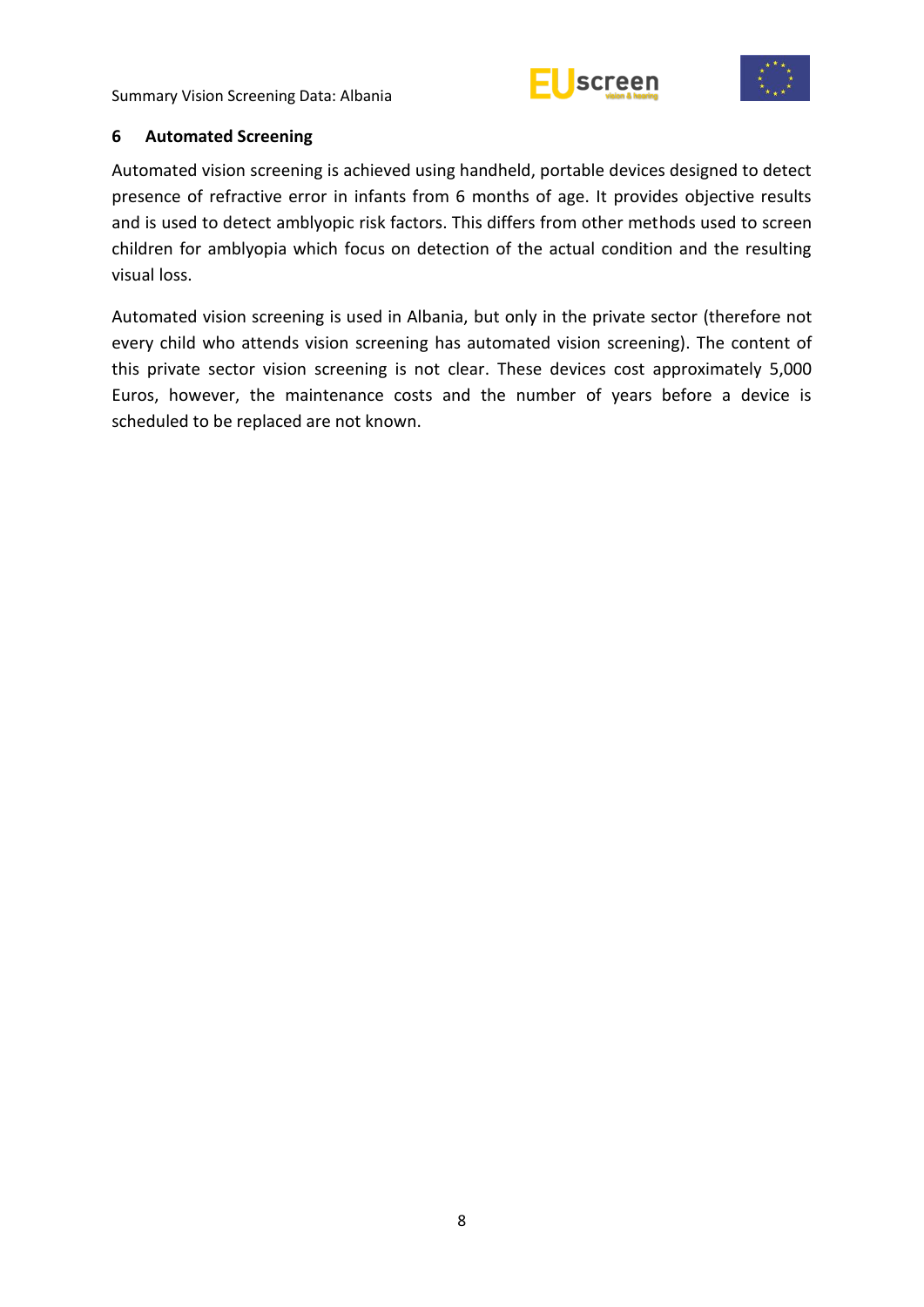



#### <span id="page-14-0"></span>**7 Provision for Visually Impaired**

In Albania, there is one school for blind children, it is located in Tirana and accommodates around 60 pupils. There are specific lessons concerning Braille writing and this school is supported by the Albanian government. The costs per child for these schools and whether or not there is any special support for visually impaired children who attend regular primary school is not known.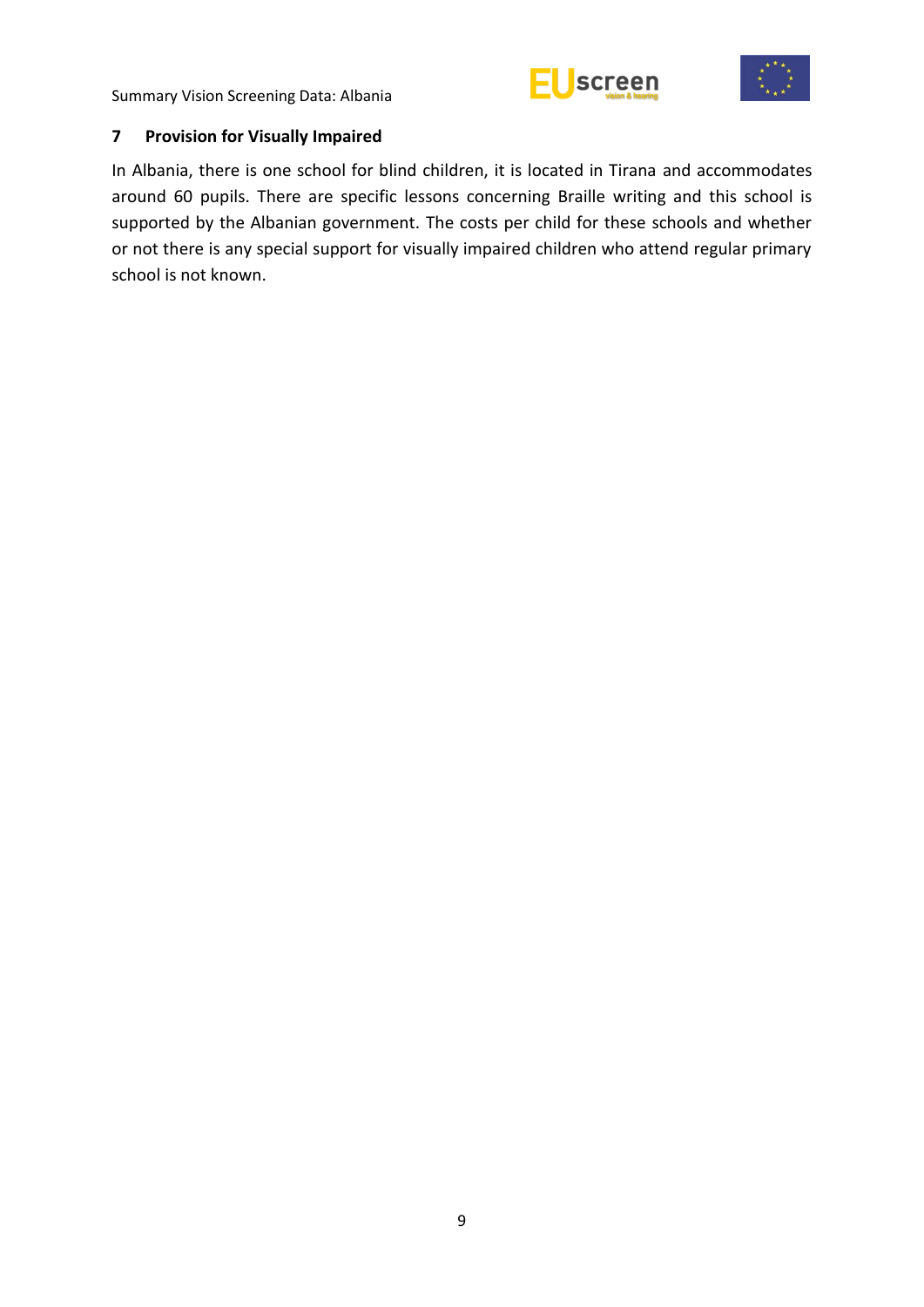



#### <span id="page-15-0"></span>**8 Knowledge of existing screening programme**

#### <span id="page-15-1"></span>*8.1 Prevalence/Diagnosis*

There is no information provided pertaining to the prevalence and diagnosis of vision disorders in children aged up to 7 years.

### <span id="page-15-2"></span>*8.2 Coverage*

All children commencing school at the age of 6 years are invited and must attend vision screening. There is no information provided relating to the coverage and treatment success of vision disorders in children aged up to 7 years. The coverage and subsequent attendance rates of vision screening are not known.

# <span id="page-15-3"></span>*8.3 Screening Evaluation*

There is no information provided pertaining to the screening outcomes of vision disorders in children aged up to 7 years.

#### <span id="page-15-4"></span>*8.3 Treatment success*

Ophthalmologists prescribe glasses to children under the age of 7 years; other treatments include patching and cataract surgery. All eligible children are offered treatment. There is no information provided pertaining to treatment outcomes.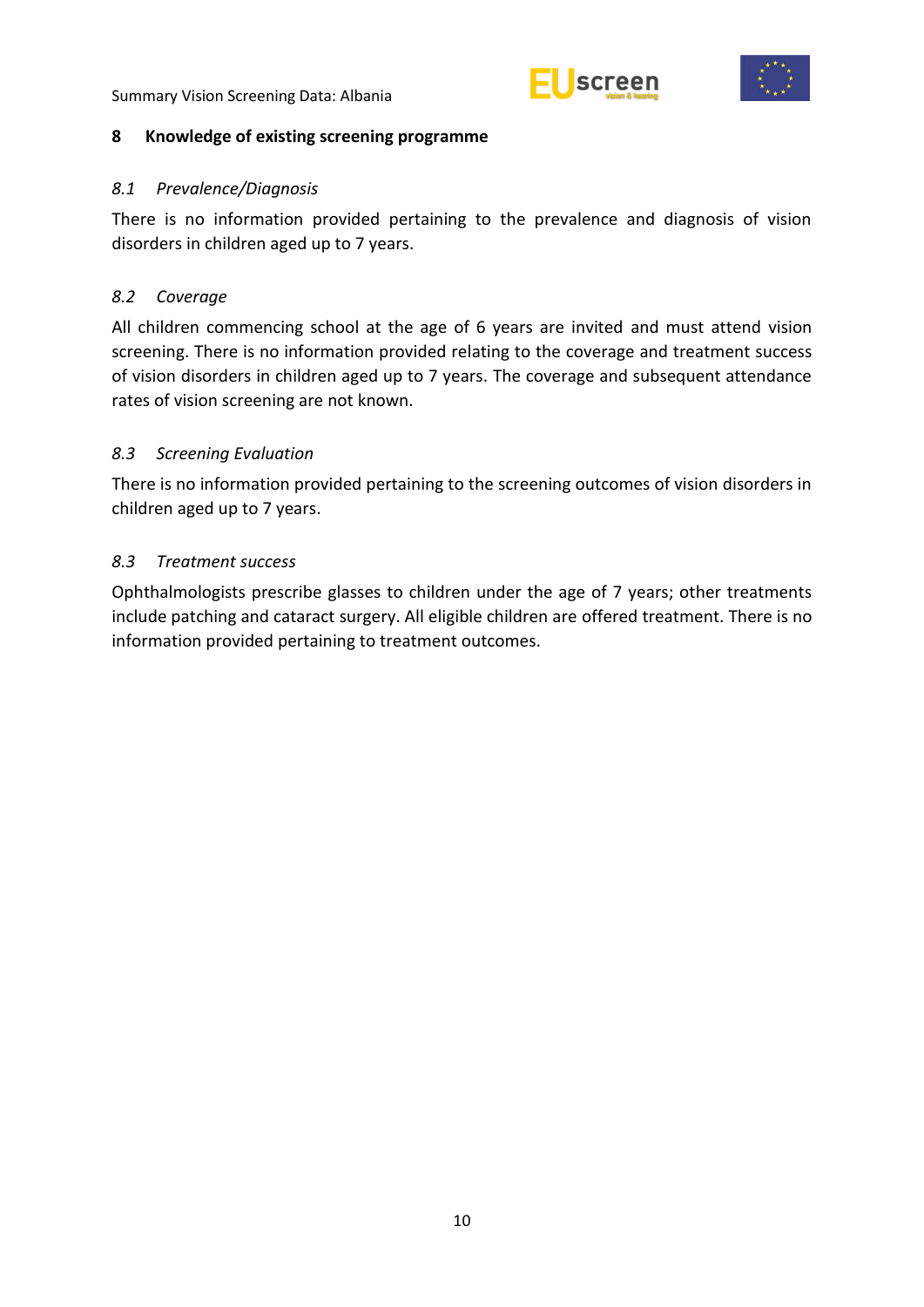



#### <span id="page-16-0"></span>**9 Costs of vision screening in children**

In Albania, vision screening is free of charge for parents and there is no financial reward for attending and no penalty for not attending a vision screening appointment.

### <span id="page-16-1"></span>*9.1 Cost of vision screening*

There is no information provided relating to the costs of performing vision screening in children aged up to 7 years.

# <span id="page-16-2"></span>*9.2 Cost of treatment for amblyopia*

There is not information provided relating to the costs of treatment for amblyopia in children aged up to 7 years.

# <span id="page-16-3"></span>*9.3 Cost of Treatment for strabismus*

There is not information provided relating to the costs of treatment for strabismus in children aged up to 7 years.

#### <span id="page-16-4"></span>*9.4 Cost of treatment for cataract*

There is not information provided relating to the costs of treatment for cataract in children aged up to 7 years.